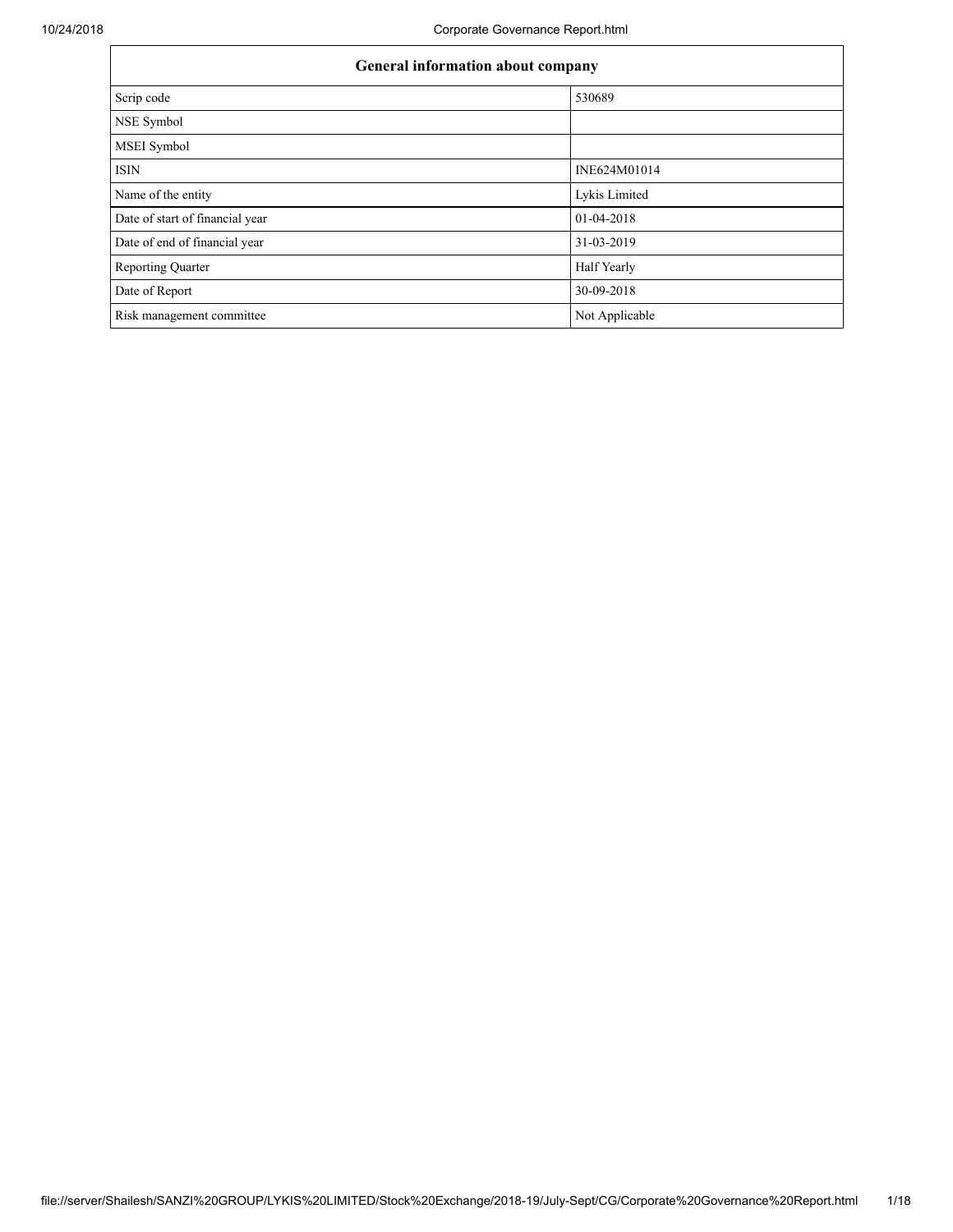| Annexure I                                                                                |  |
|-------------------------------------------------------------------------------------------|--|
| Annexure I to be submitted by listed entity on quarterly basis                            |  |
| I. Composition of Board of Directors                                                      |  |
| Disclosure of notes on composition of board of directors explanatory                      |  |
| Is there any change in information of board of directors compare to previous quarter   No |  |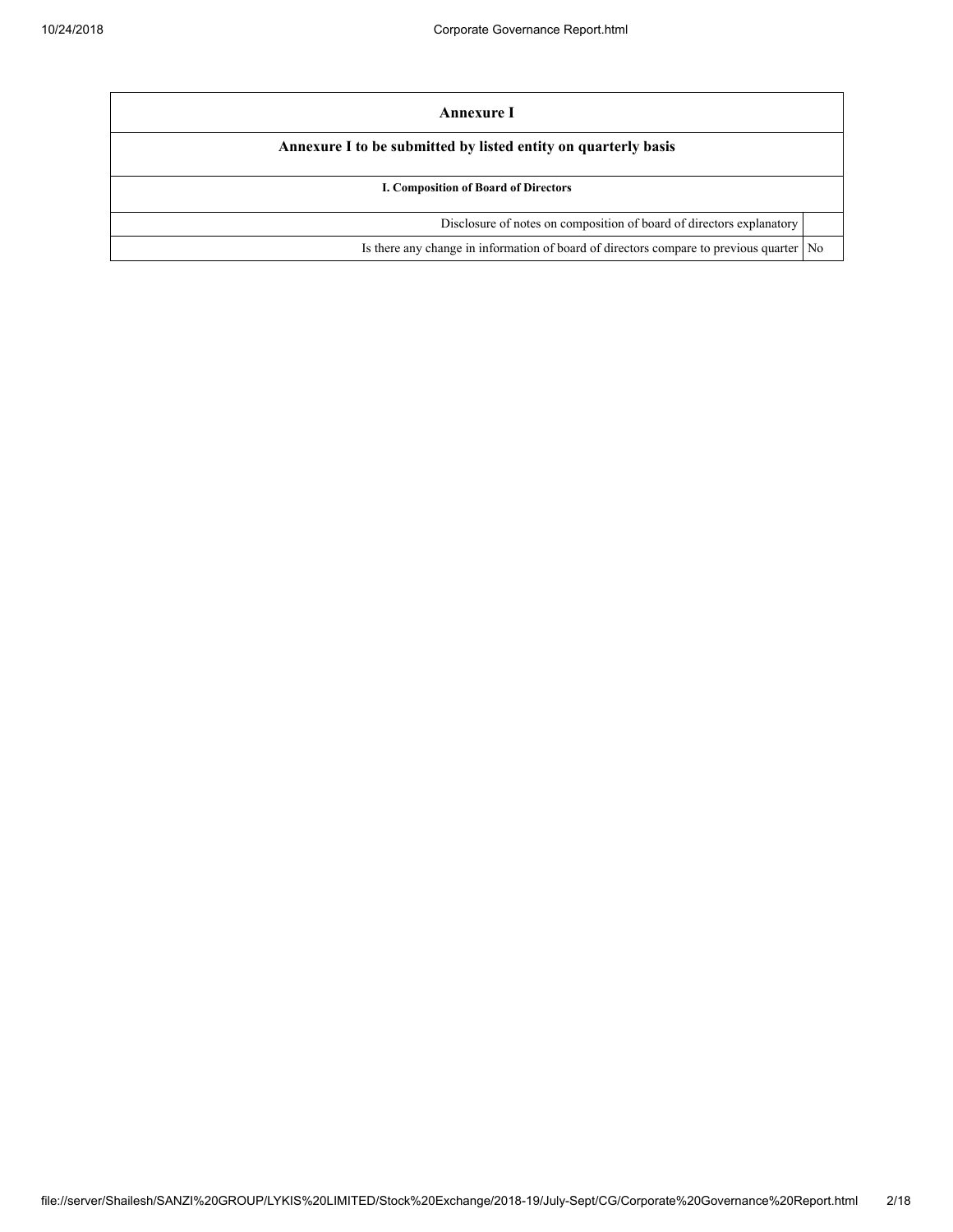| Annexure 1                                                                        |  |  |
|-----------------------------------------------------------------------------------|--|--|
| <b>II. Composition of Committees</b>                                              |  |  |
| Disclosure of notes on composition of committees explanatory                      |  |  |
| Is there any change in information of committees compare to previous quarter   No |  |  |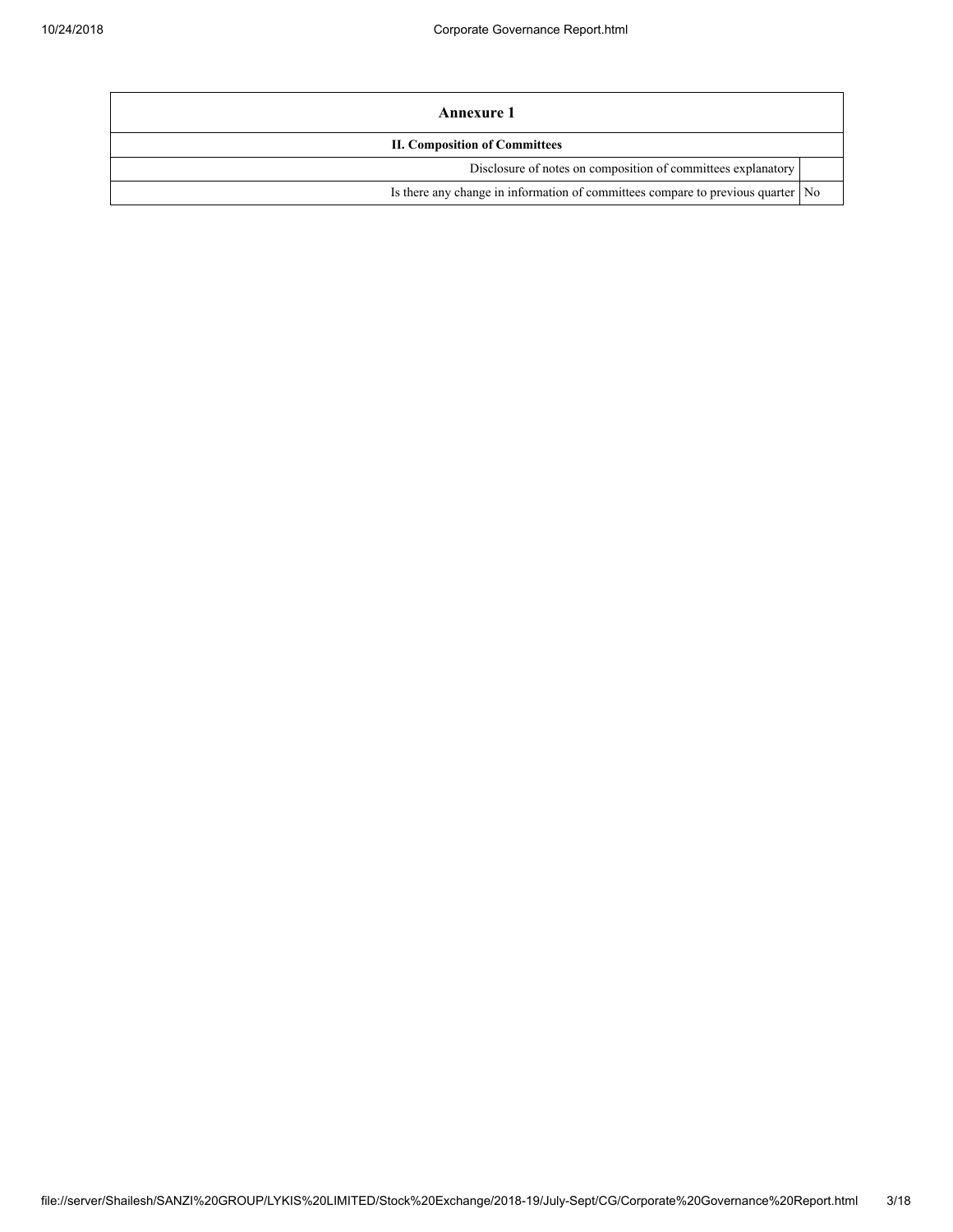|         | Audit Committee Details |                           |                         |                         |         |  |
|---------|-------------------------|---------------------------|-------------------------|-------------------------|---------|--|
| $C_{r}$ | DIN Number              | Name of Committee members | Category 1 of directors | Category 2 of directors | Remarks |  |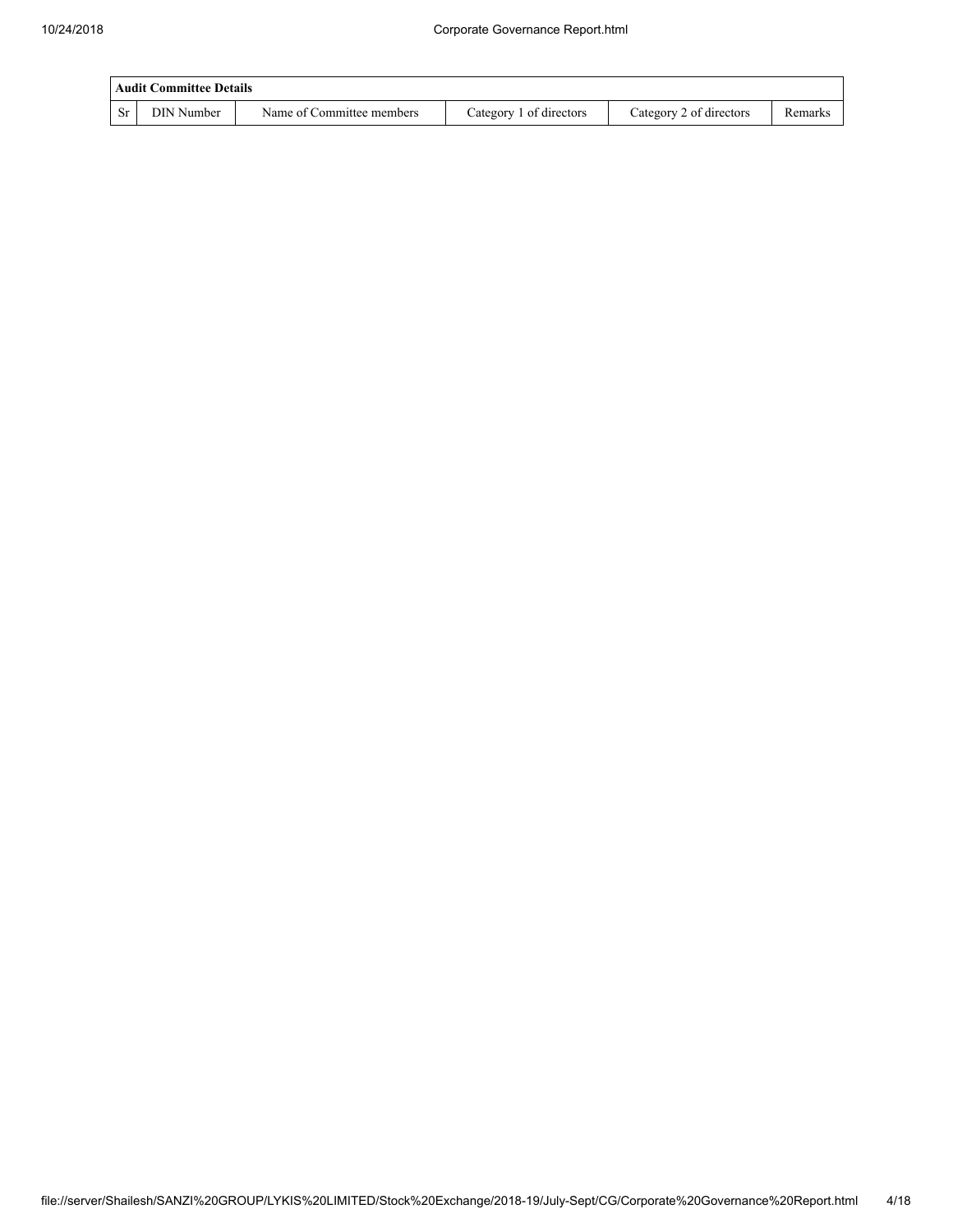| Nomination and remuneration committee |                   |                           |                         |                         |         |  |
|---------------------------------------|-------------------|---------------------------|-------------------------|-------------------------|---------|--|
| <b>Sr</b>                             | <b>DIN Number</b> | Name of Committee members | Category 1 of directors | Category 2 of directors | Remarks |  |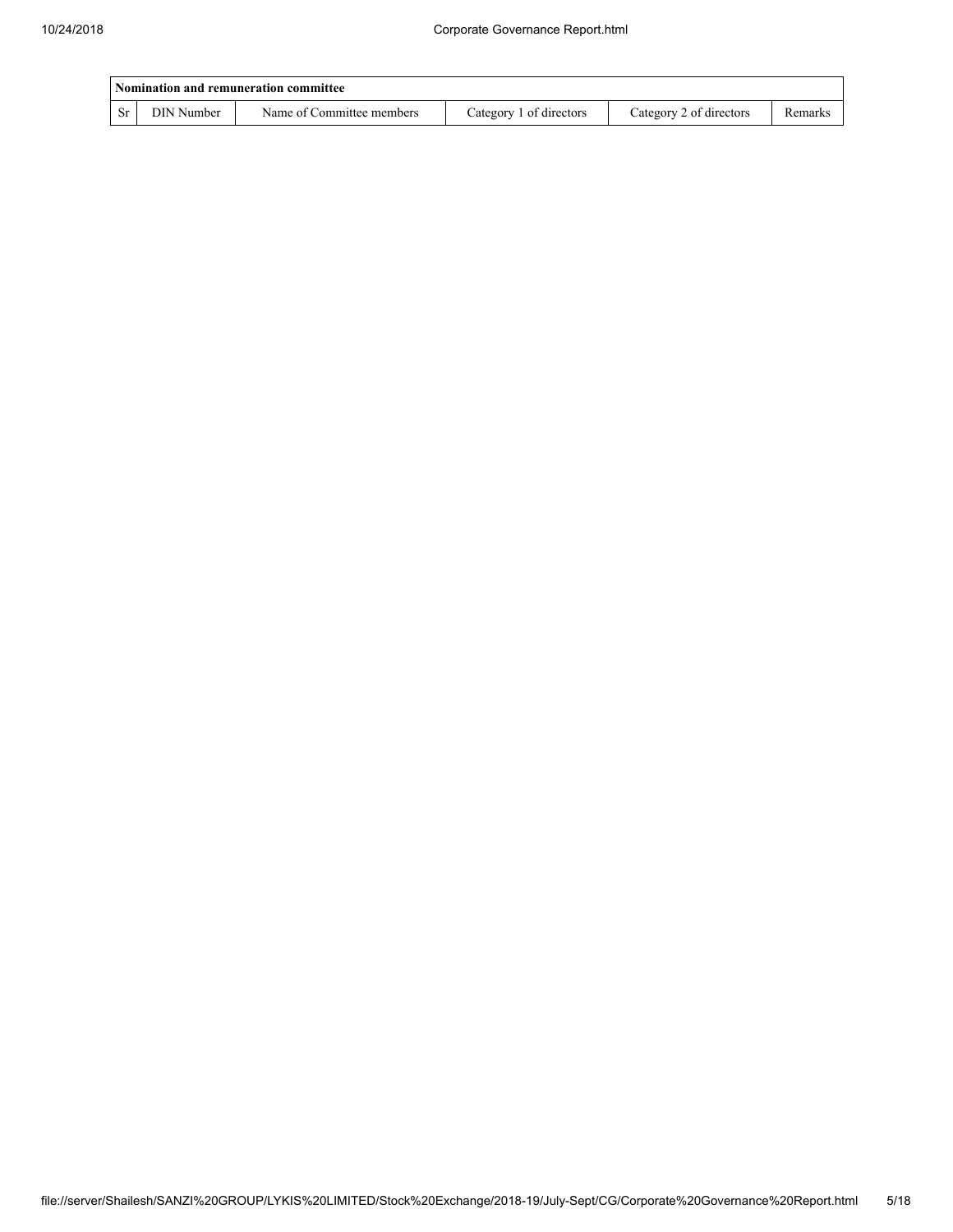| Stakeholders Relationship Committee |            |                           |                         |                         |         |
|-------------------------------------|------------|---------------------------|-------------------------|-------------------------|---------|
|                                     | DIN Number | Name of Committee members | Category 1 of directors | Category 2 of directors | Remarks |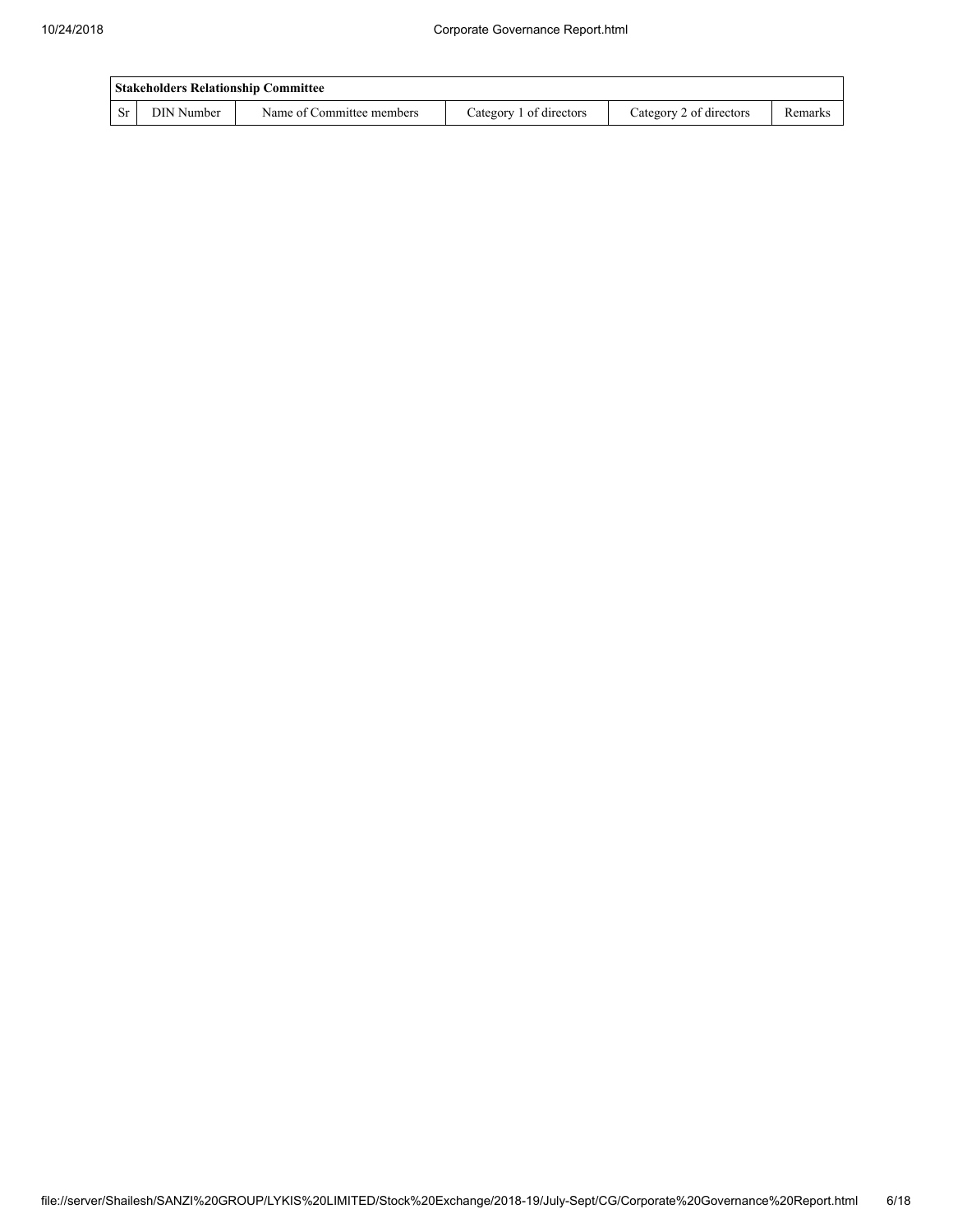|           | <b>Risk Management Committee</b> |                           |                         |                         |         |  |
|-----------|----------------------------------|---------------------------|-------------------------|-------------------------|---------|--|
| <b>Sr</b> | DIN Number                       | Name of Committee members | Category 1 of directors | Category 2 of directors | Remarks |  |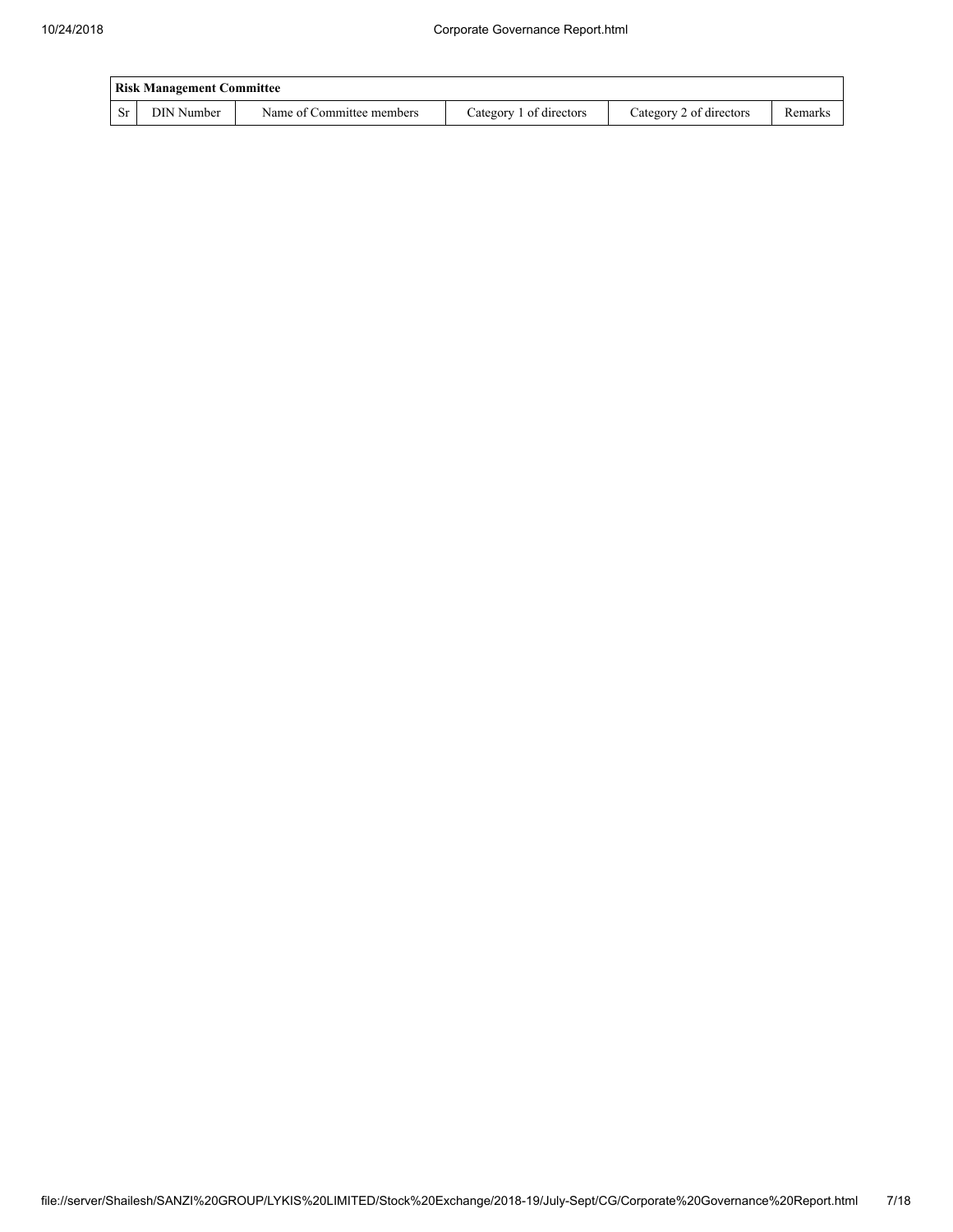|                         | Corporate Social Responsibility Committee |                           |                         |                         |         |  |
|-------------------------|-------------------------------------------|---------------------------|-------------------------|-------------------------|---------|--|
| $\mathsf{S} \mathbf{r}$ | DIN Number                                | Name of Committee members | Category 1 of directors | Category 2 of directors | Remarks |  |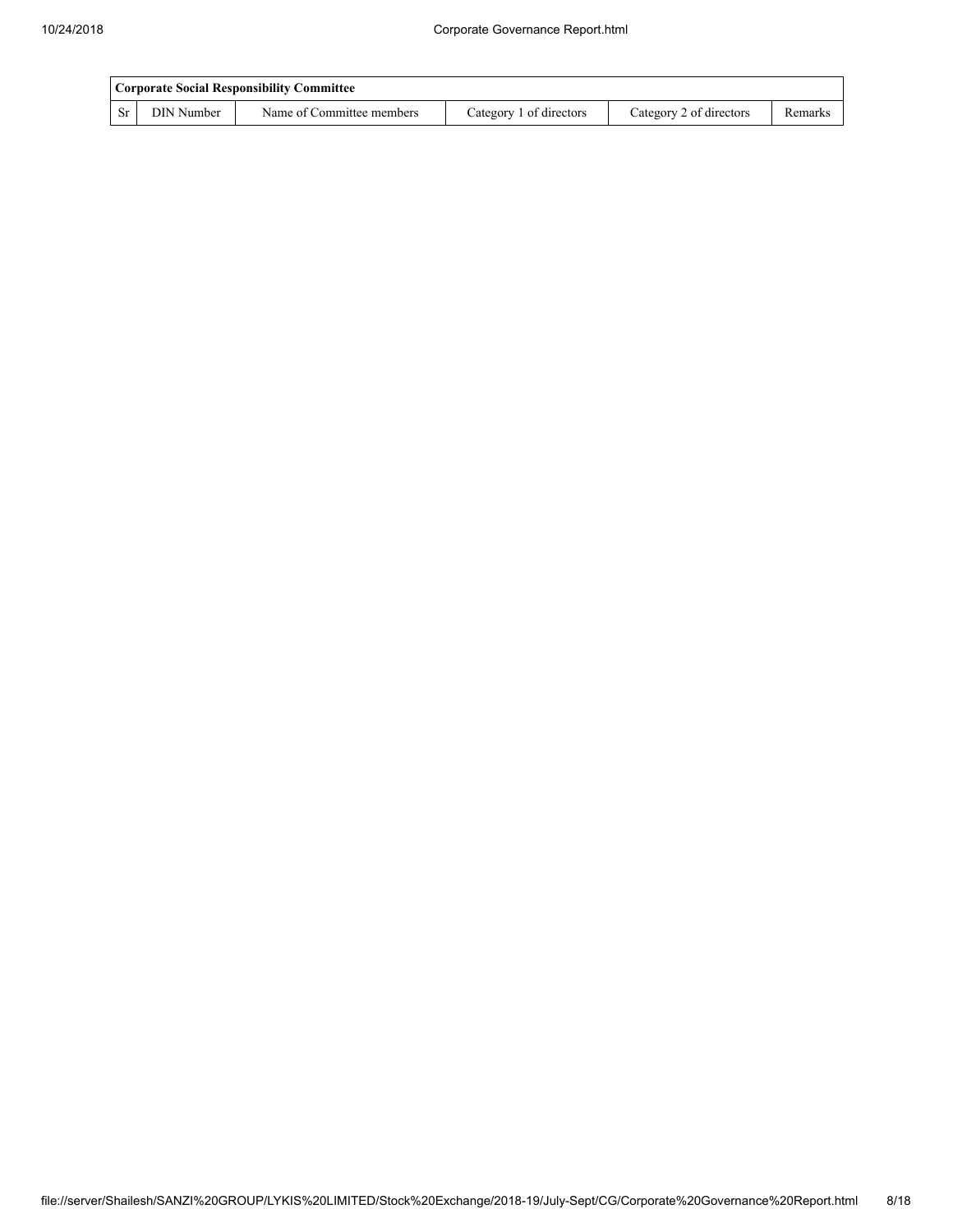| <b>Other Committee</b> |                                                                                                                                     |  |  |  |  |
|------------------------|-------------------------------------------------------------------------------------------------------------------------------------|--|--|--|--|
|                        | Sr   DIN Number   Name of Committee members   Name of other committee   Category 1 of directors   Category 2 of directors   Remarks |  |  |  |  |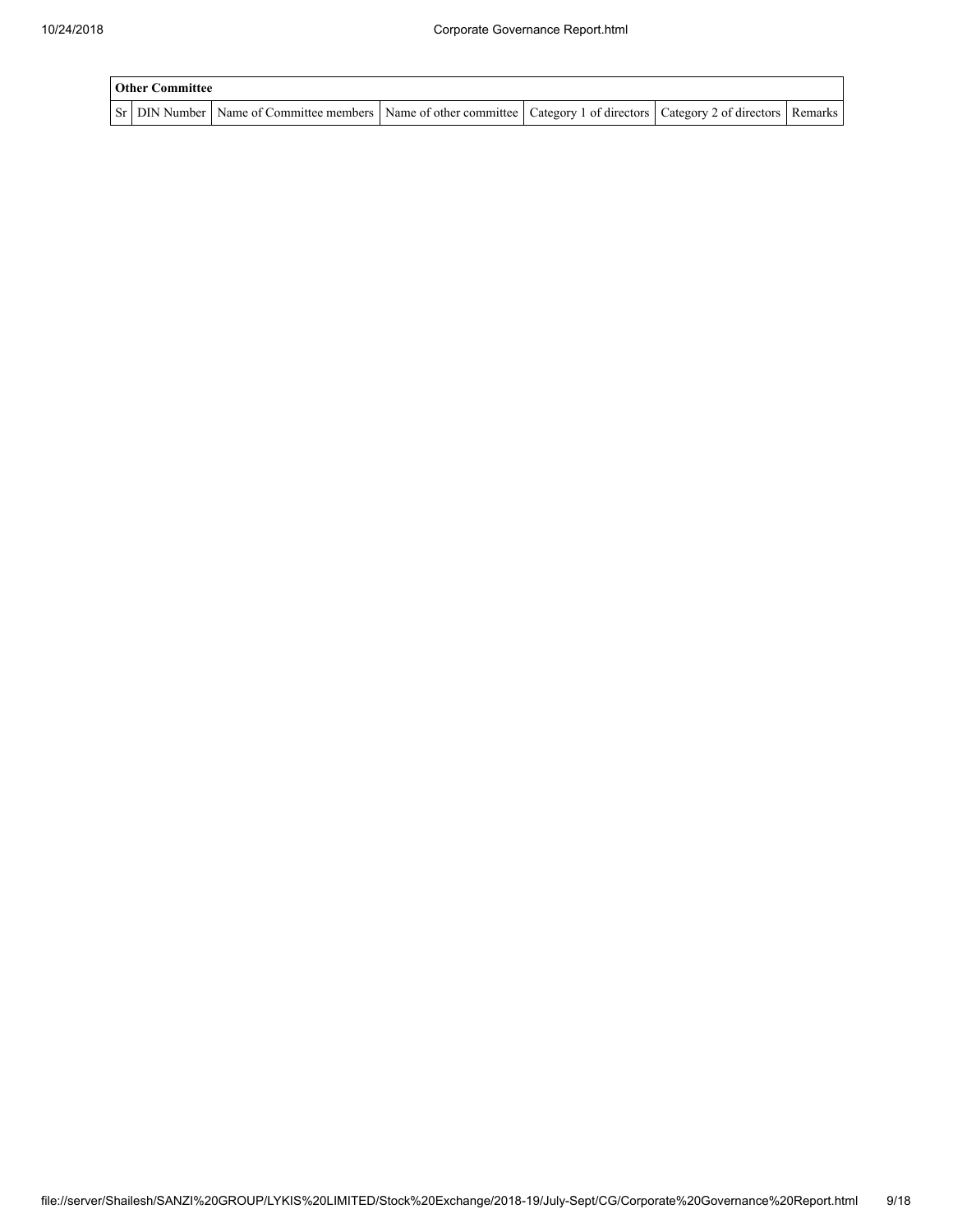Г

|                | Annexure 1                                             |                                                                  |                                                                |  |  |  |
|----------------|--------------------------------------------------------|------------------------------------------------------------------|----------------------------------------------------------------|--|--|--|
|                | <b>Annexure 1</b>                                      |                                                                  |                                                                |  |  |  |
|                | III. Meeting of Board of Directors                     |                                                                  |                                                                |  |  |  |
|                |                                                        | Disclosure of notes on meeting of board of directors explanatory |                                                                |  |  |  |
| Sr             | Date(s) of meeting (if any) in the<br>previous quarter | $Date(s)$ of meeting (if any) in the<br>current quarter          | Maximum gap between any two consecutive (in<br>number of days) |  |  |  |
|                | 30-05-2018                                             |                                                                  |                                                                |  |  |  |
| $\overline{2}$ |                                                        | 13-08-2018                                                       | 74                                                             |  |  |  |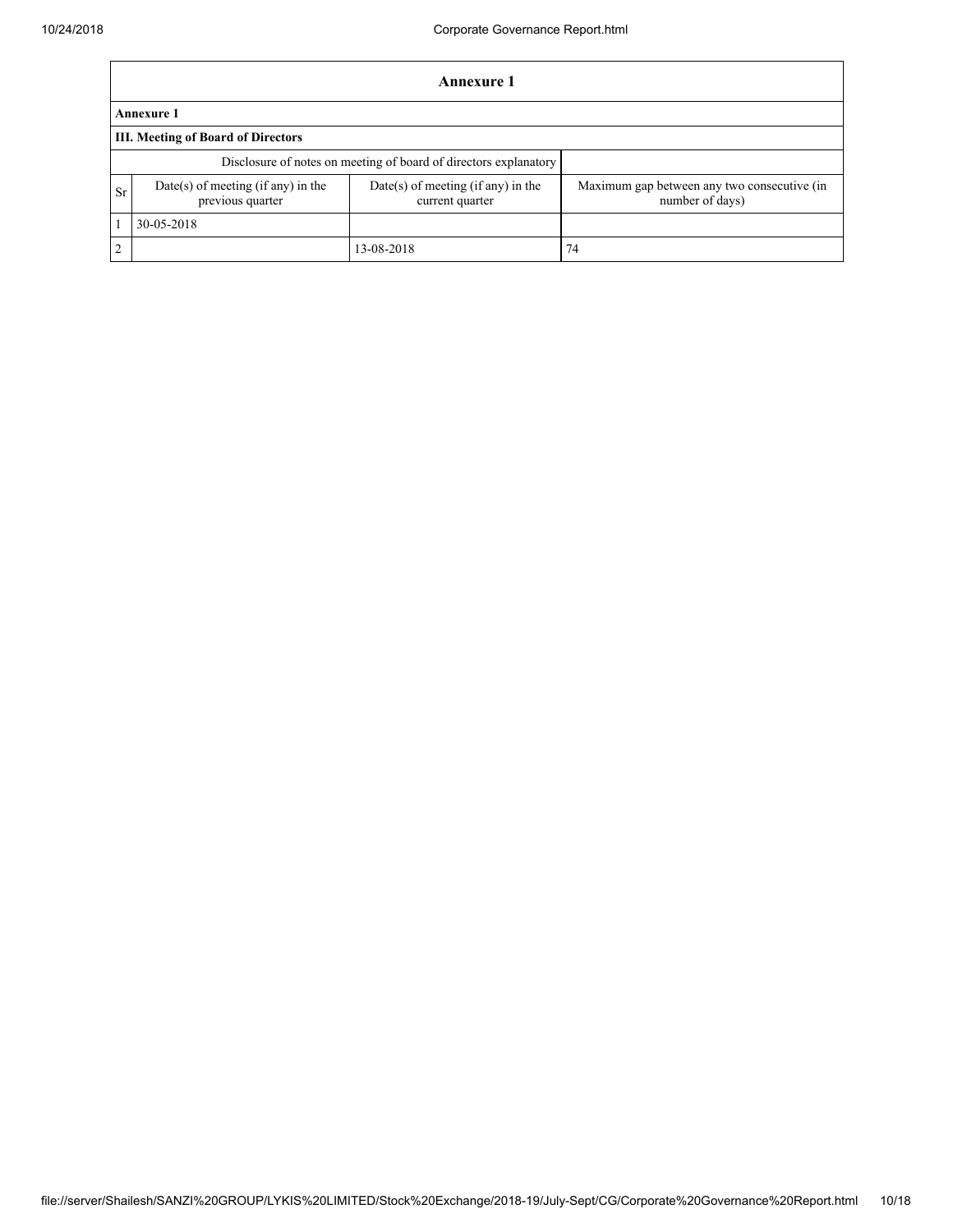|                | Annexure 1                                     |                                                                     |                                                     |                                 |                                                                     |                                                                               |                               |  |  |
|----------------|------------------------------------------------|---------------------------------------------------------------------|-----------------------------------------------------|---------------------------------|---------------------------------------------------------------------|-------------------------------------------------------------------------------|-------------------------------|--|--|
|                | <b>IV. Meeting of Committees</b>               |                                                                     |                                                     |                                 |                                                                     |                                                                               |                               |  |  |
|                |                                                |                                                                     |                                                     |                                 |                                                                     | Disclosure of notes on meeting of committees explanatory                      |                               |  |  |
| <b>Sr</b>      | Name of<br>Committee                           | $Date(s)$ of meeting<br>of the committee in<br>the relevant quarter | Whether<br>requirement of<br>Ouorum met<br>(Yes/No) | Requirement<br>of Ouorum<br>met | $Date(s)$ of meeting<br>of the committee in<br>the previous quarter | Maximum gap between<br>any two consecutive<br>meetings (in number of<br>days) | Name of<br>other<br>committee |  |  |
|                | Audit<br>Committee                             | 13-08-2018                                                          | Yes                                                 |                                 | 30-05-2018                                                          | 74                                                                            |                               |  |  |
| $\overline{2}$ | Nomination<br>and<br>remuneration<br>committee | 13-08-2018                                                          | Yes                                                 | 4                               | 30-05-2018                                                          | 74                                                                            |                               |  |  |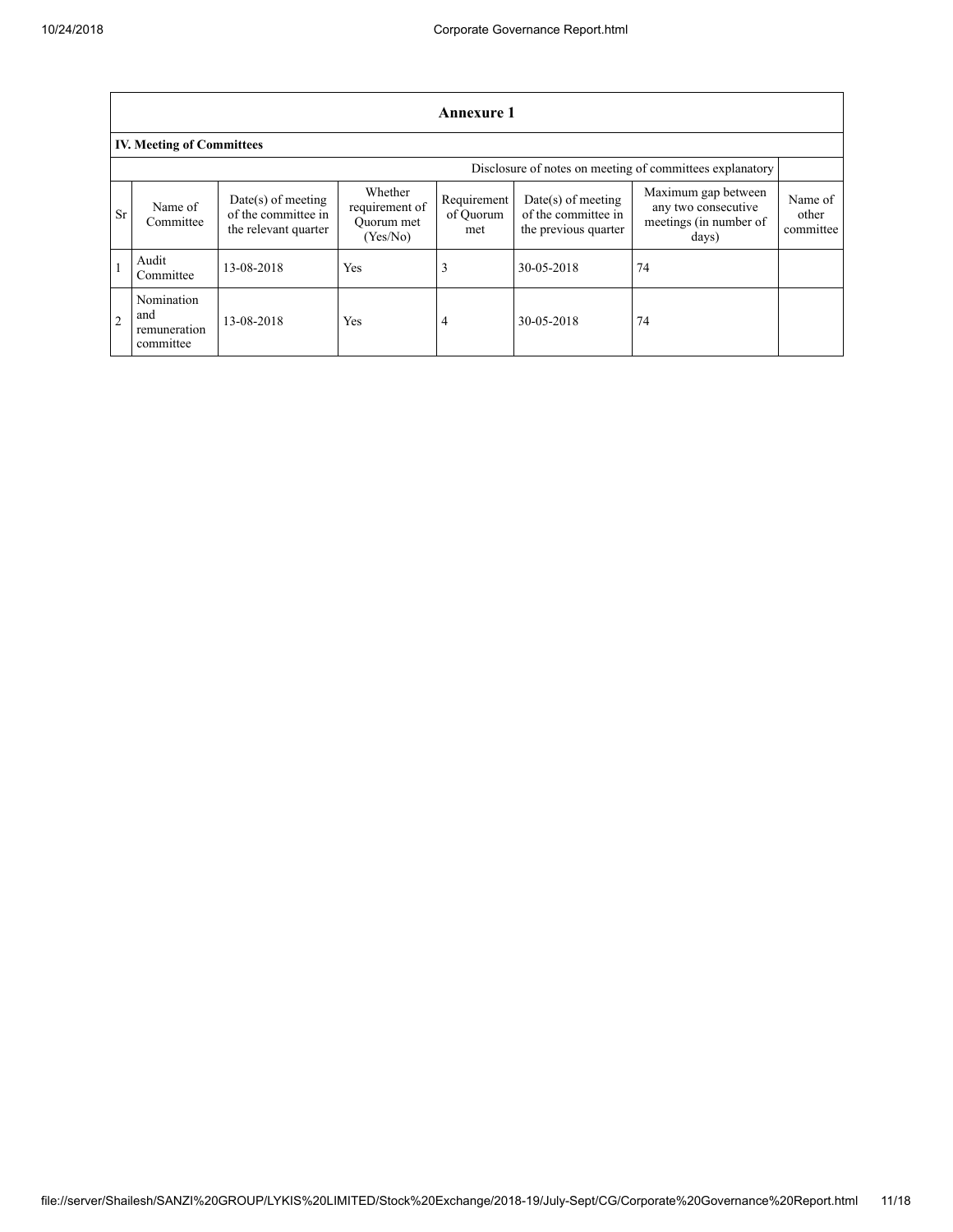|               | Annexure 1                                                                                                |                                  |                                                                    |  |  |  |
|---------------|-----------------------------------------------------------------------------------------------------------|----------------------------------|--------------------------------------------------------------------|--|--|--|
|               | V. Related Party Transactions                                                                             |                                  |                                                                    |  |  |  |
|               | Subject                                                                                                   | Compliance status<br>(Yes/No/NA) | If status is "No" details of non-<br>compliance may be given here. |  |  |  |
|               | Whether prior approval of audit committee obtained                                                        | Yes                              |                                                                    |  |  |  |
| 2             | Whether shareholder approval obtained for material RPT                                                    | NA                               |                                                                    |  |  |  |
| $\mathcal{E}$ | Whether details of RPT entered into pursuant to omnibus approval<br>have been reviewed by Audit Committee | Yes                              |                                                                    |  |  |  |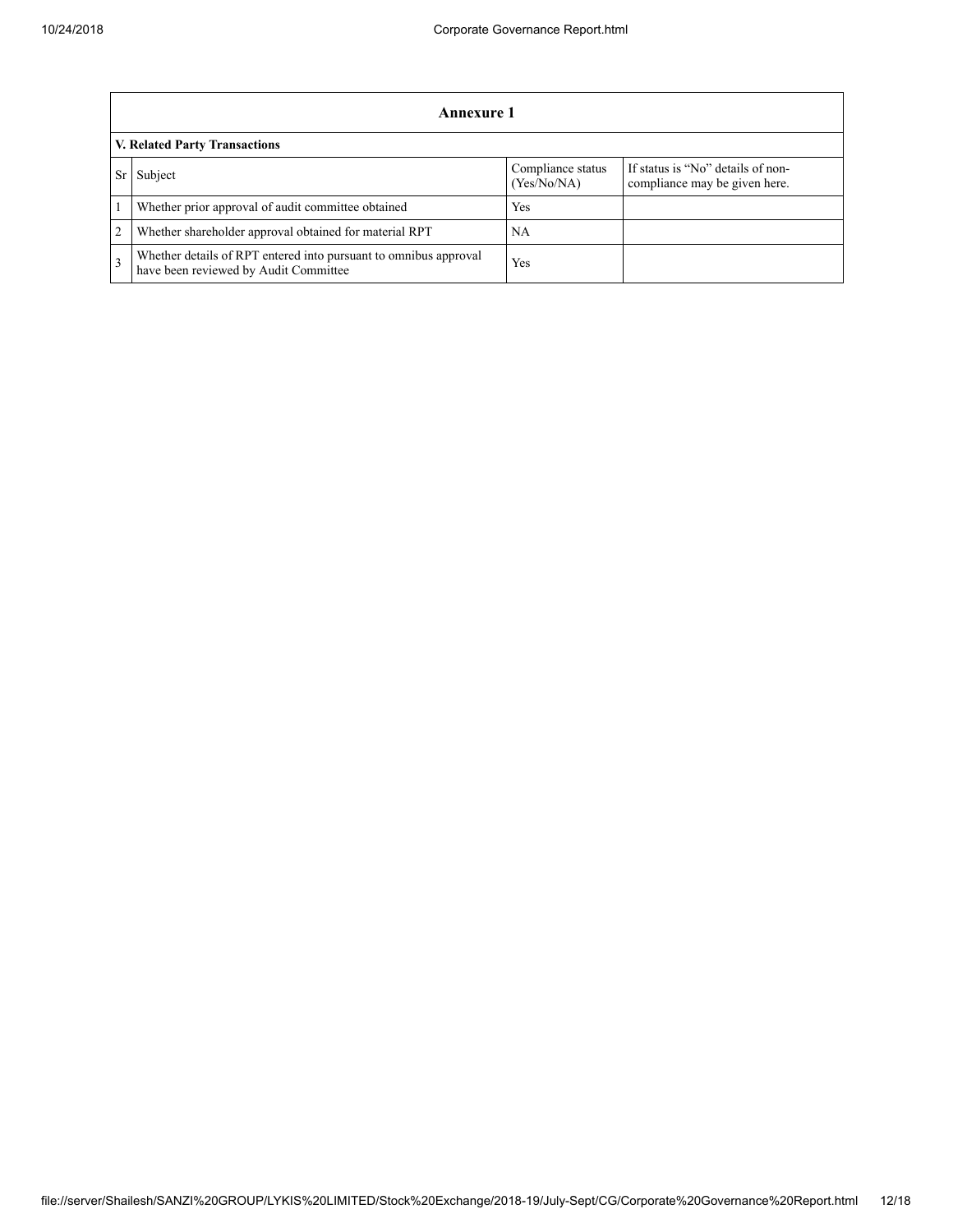| Annexure 1     |                                                                                                                                                                                                                 |                               |  |  |  |
|----------------|-----------------------------------------------------------------------------------------------------------------------------------------------------------------------------------------------------------------|-------------------------------|--|--|--|
|                | <b>VI.</b> Affirmations                                                                                                                                                                                         |                               |  |  |  |
| Sr             | Subject                                                                                                                                                                                                         | Compliance<br>status (Yes/No) |  |  |  |
| $\mathbf{1}$   | The composition of Board of Directors is in terms of SEBI (Listing obligations and disclosure requirements)<br>Regulations, 2015                                                                                | Yes                           |  |  |  |
| $\overline{c}$ | The composition of the following committees is in terms of SEBI(Listing obligations and disclosure requirements)<br>Regulations, 2015 a. Audit Committee                                                        | Yes                           |  |  |  |
| 3              | The composition of the following committees is in terms of SEBI(Listing obligations and disclosure requirements)<br>Regulations, 2015. b. Nomination & remuneration committee                                   | Yes                           |  |  |  |
| $\overline{4}$ | The composition of the following committees is in terms of SEBI(Listing obligations and disclosure requirements)<br>Regulations, 2015. c. Stakeholders relationship committee                                   | Yes                           |  |  |  |
| 5              | The composition of the following committees is in terms of SEBI(Listing obligations and disclosure requirements)<br>Regulations, 2015. d. Risk management committee (applicable to the top 100 listed entities) | <b>NA</b>                     |  |  |  |
| 6              | The committee members have been made aware of their powers, role and responsibilities as specified in SEBI<br>(Listing obligations and disclosure requirements) Regulations, 2015.                              | <b>Yes</b>                    |  |  |  |
| $\overline{7}$ | The meetings of the board of directors and the above committees have been conducted in the manner as specified in<br>SEBI (Listing obligations and disclosure requirements) Regulations, 2015.                  | Yes                           |  |  |  |
| 8              | This report and/or the report submitted in the previous quarter has been placed before Board of Directors.                                                                                                      | Yes                           |  |  |  |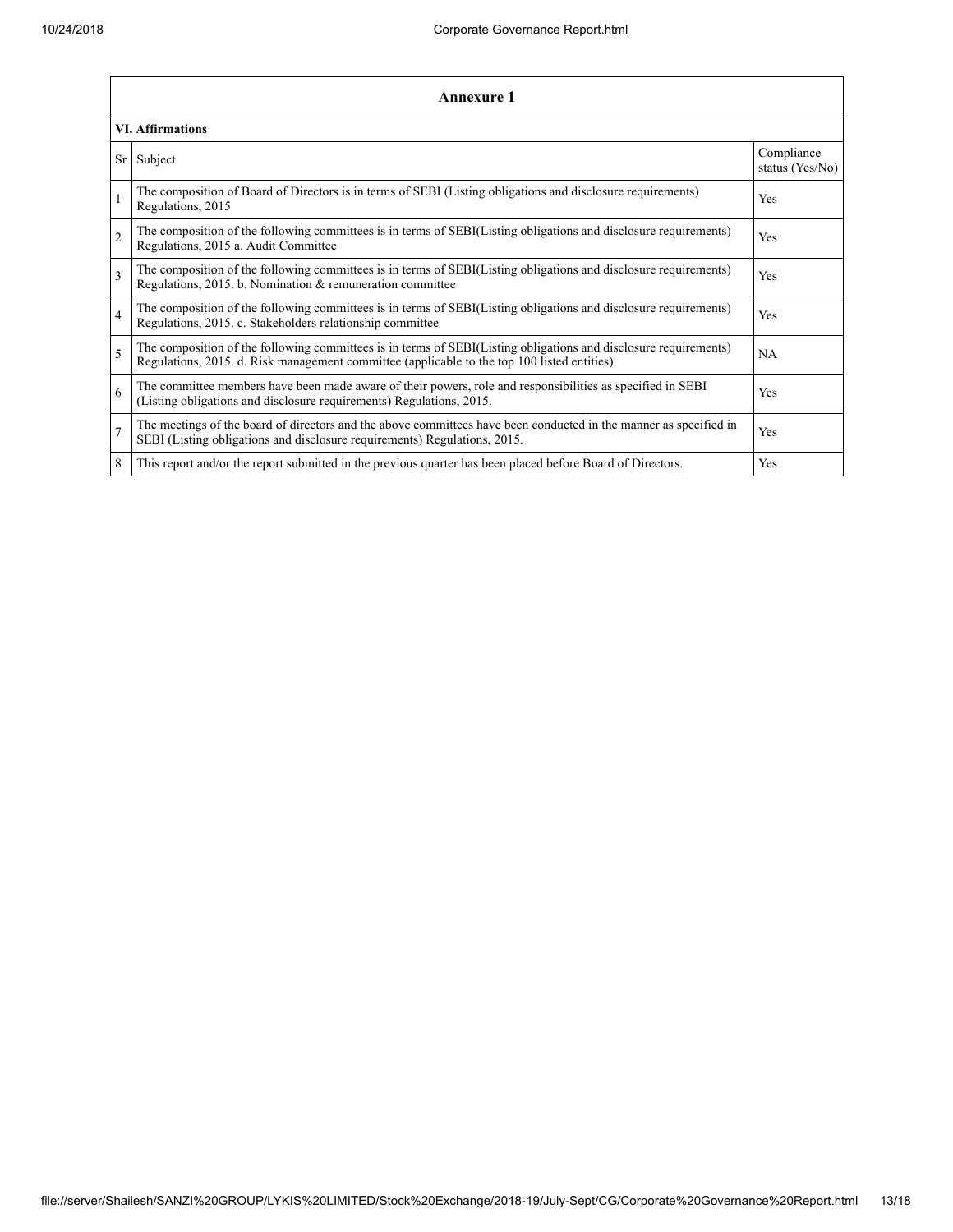| <b>Annexure 1</b> |                   |                                         |
|-------------------|-------------------|-----------------------------------------|
| <b>Sr</b>         | Subject           | Compliance status                       |
|                   | Name of signatory | Neha Mankame                            |
|                   | Designation       | Company Secretary and Compliance Office |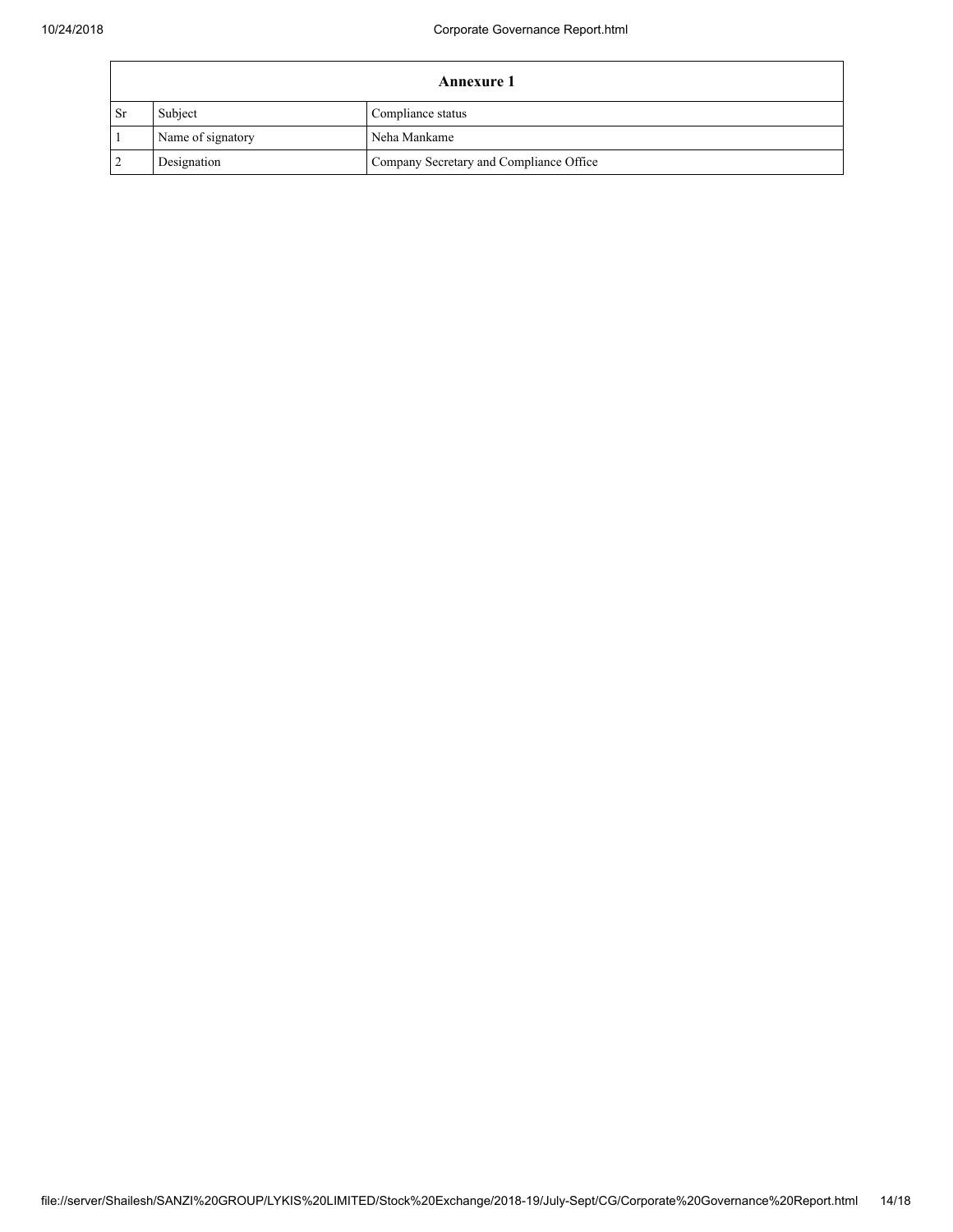٦

|                | <b>Annexure III</b>                                                                                                                                                                  |                                              |                                                   |                                                       |  |  |
|----------------|--------------------------------------------------------------------------------------------------------------------------------------------------------------------------------------|----------------------------------------------|---------------------------------------------------|-------------------------------------------------------|--|--|
|                | Annexure III to be submitted by listed entity at the end of 6 months after end of financial year along-with second quarter report of<br>next financial year                          |                                              |                                                   |                                                       |  |  |
|                | <b>I. Affirmations</b>                                                                                                                                                               |                                              |                                                   |                                                       |  |  |
| Sr.            | Broad heading                                                                                                                                                                        | Regulation<br>Number                         | Compliance<br>status<br>$(Yes/No/NA)$ given here. | If status is "No" details of<br>non-compliance may be |  |  |
|                | Copy of the annual report including balance sheet, profit and loss account,<br>directors report, corporate governance report, business responsibility<br>report displayed on website | 46(2)                                        | Yes                                               |                                                       |  |  |
| $\overline{2}$ | Presence of Chairperson of Audit Committee at the Annual General<br>Meeting                                                                                                          | 18(1)(d)                                     | Yes                                               |                                                       |  |  |
| 3              | Presence of Chairperson of the nomination and remuneration committee at<br>the annual general meeting                                                                                | 19(3)                                        | Yes                                               |                                                       |  |  |
| 4              | Whether "Corporate Governance Report" disclosed in Annual Report                                                                                                                     | $34(3)$ read with<br>para C of<br>Schedule V | Yes                                               |                                                       |  |  |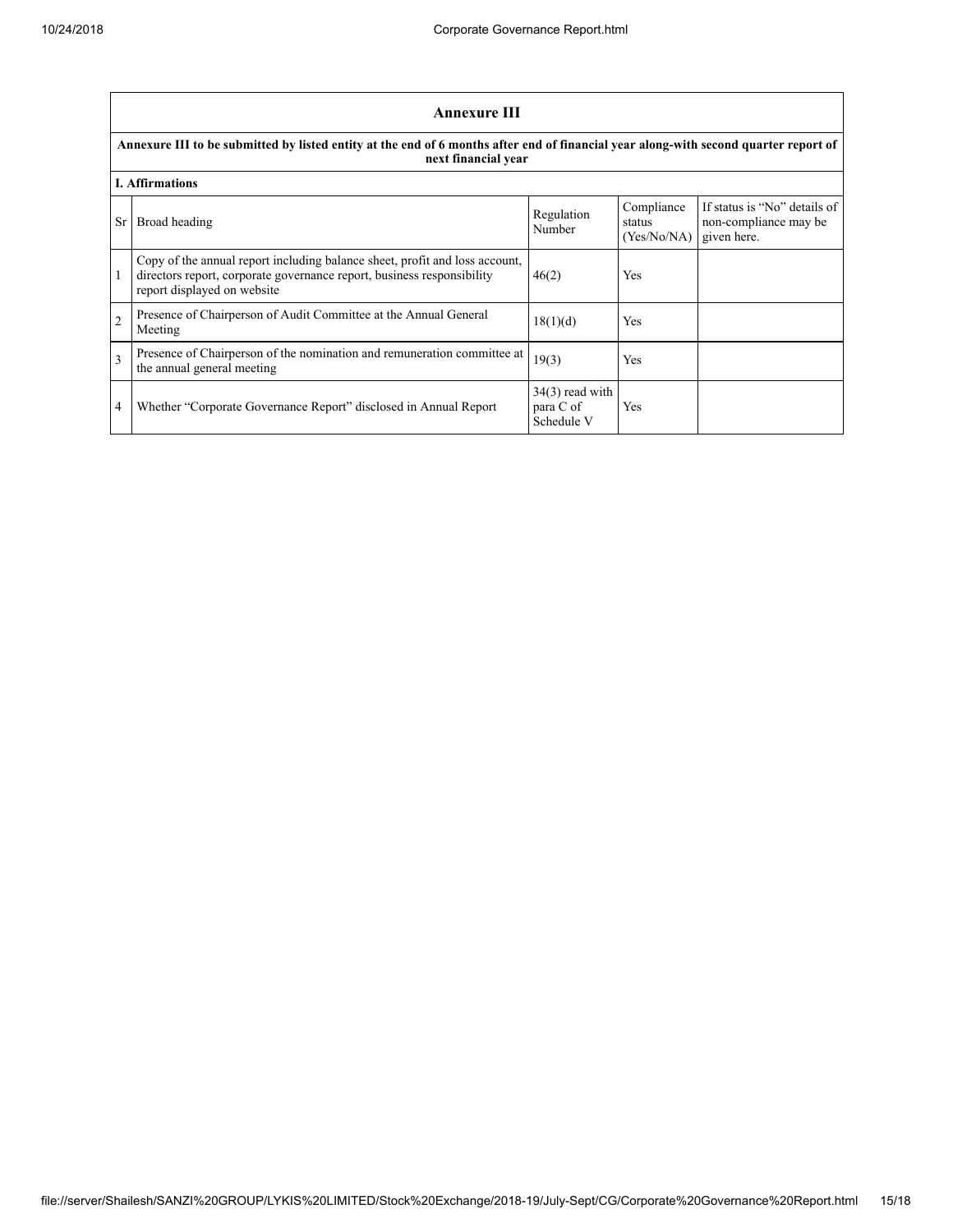| <b>Annexure III</b> |                   |                                         |
|---------------------|-------------------|-----------------------------------------|
|                     | Name of signatory | Neha Mankame                            |
|                     | Designation       | Company Secretary and Compliance Office |